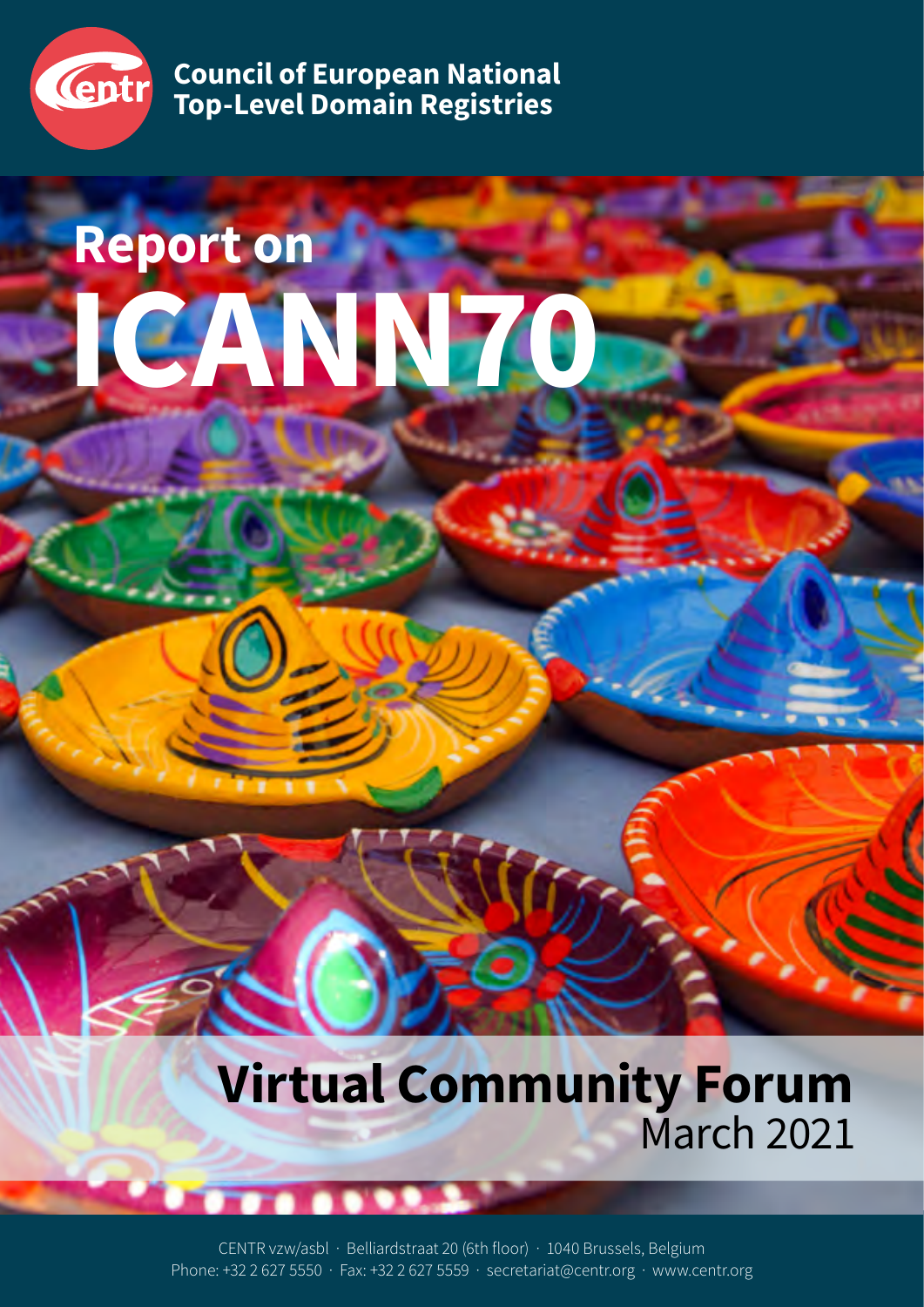## **Contents**

| <b>Executive Summary</b>                    |   |
|---------------------------------------------|---|
| <b>ICANN70 GAC report</b>                   |   |
| DNS abuse                                   | 3 |
| Recent developments                         | 3 |
| Data accuracy and access to WHOIS           | 7 |
| <b>Expedited Policy Development Process</b> | 7 |
| Relevance for ccTLDs                        | 8 |
| <b>ICANN70 ccNSO Report</b>                 | q |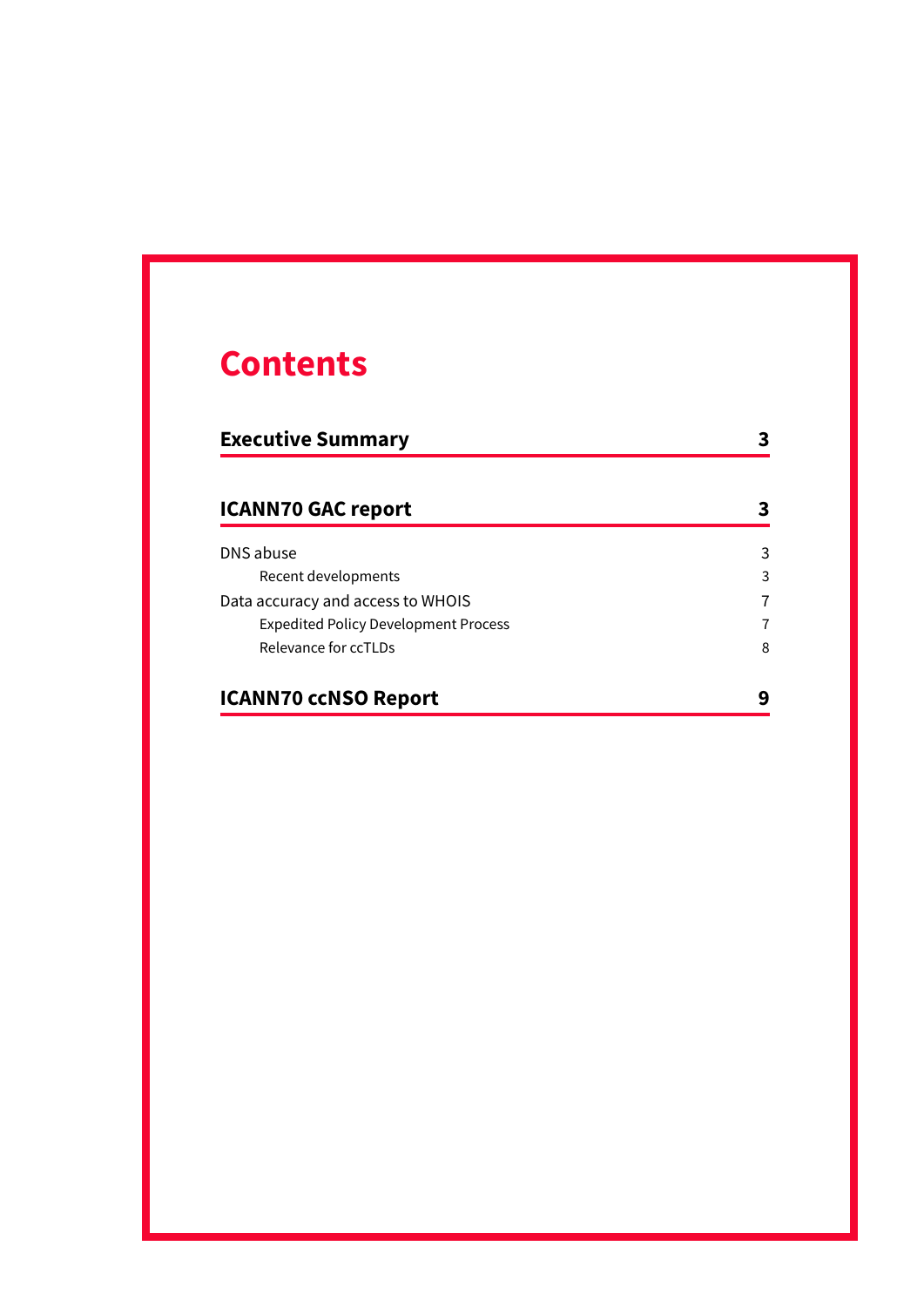## <span id="page-2-0"></span>**Executive Summary**

At the ICANN70 meeting, there was a sense of frustration amongst the ICANN community with the issue of DNS abuse. Several constituencies, including the Governmental Advisory Committee (GAC), the At-Large Advisory Committee (ALAC) and the Business Constituency (BC) expressed their concerns regarding the lack of DNS abuse recommendations within the Subsequent Procedures Policy Development Process (SubPro PDP). They believe that before the new gTLD round can be opened again, the DNS abuse issue needs to be addressed. However, numerous issues still prevail, according to the other block of voices within the ICANN community, such as ICANN Contracted Parties and the Non-Commercial Stakeholder Group: i.e. a lack of definition of DNS abuse, ICANN's limited remit, the difficult relationship with ICANN compliance, and the tension between mandatory vs. voluntary public interest commitments. ICANN70 was another manifestation that DNS abuse is the pain point for current policy development processes at ICANN, including the EPDP designed to address the impact of

the EU GDPR on registration data and its accessibility.

The ccNSO only held a limited number of sessions at ICANN 70. It kicked off the review of its internal procedural rules and organised a debate on the future of ccTLDs. It also had an informal chat with the ccNSOappointed ICANN Board Members on the future of ICANN meetings, the impact of ICANN reviews and the lack of a prioritisation process within ICANN. The Internet Governance Liaison Committee discussed sovereignty-related internet governance issues and how ccTLDs have been contributing to achieving public policy goals in this context.

Katrina Sataki (.lv) stepped down as Chair of the ccNSO to take up an ICANN Board seat later this year. Alejandra Reynoso (.gt) takes over the reins, supported by Jordan Carter (.nz) and Pablo Rodriguez (.pr) as vice-chairs.

## **ICANN70 GAC report**

The GAC ICANN70 Communiqué is available [here.](https://gac.icann.org/contentMigrated/icann70-gac-communiqu)

#### **DNS abuse**

There was a sense of frustration amongst the members of the ICANN community who were present at the ICANN70 meeting when it comes to tackling the issue of DNS abuse. Several constituencies, including the GAC, ALAC and BC expressed their concerns at the lack of DNS abuse recommendations within the SubPro PDP: before the new gTLD round can be opened again, the DNS abuse issue needs to be addressed, these voices are calling. However, numerous issues still prevail, according to the other block of voices within the ICANN community: i.e. the lack of definition of DNS abuse, ICANN's limited remit, the relationship with ICANN compliance, and public interest commitments (voluntary v mandatory). ICANN70 was another manifestation that DNS abuse is the pain point for current policy development processes at ICANN,

including the EPDP designed to address the impact of the EU GDPR on registration data and its accessibility.

#### **Recent developments**

#### *Second Security, Stability, and Resiliency (SSR2) Review Team Final Report*

On 25 January 2021, the second Security, Stability, and Resiliency (SSR2) Review Team submitted its [final](https://www.icann.org/en/system/files/files/ssr2-review-team-final-report-25jan21-en.pdf)  [report](https://www.icann.org/en/system/files/files/ssr2-review-team-final-report-25jan21-en.pdf) to the ICANN Board. The report is now open for [public comment](https://www.icann.org/public-comments/ssr2-final-report-2021-01-28-en) to inform Board action on the SSR2 Review Team's final recommendations.

The SSR Review is a Specific Review mandated by ICANN's Bylaws to review "ICANN's execution of its commitment to enhance the operational stability, reliability, resiliency, security, and global interoperability of the systems and processes, both internal and external, that directly affect and/or are affected by the Internet's system of unique identifiers that ICANN coordinates".

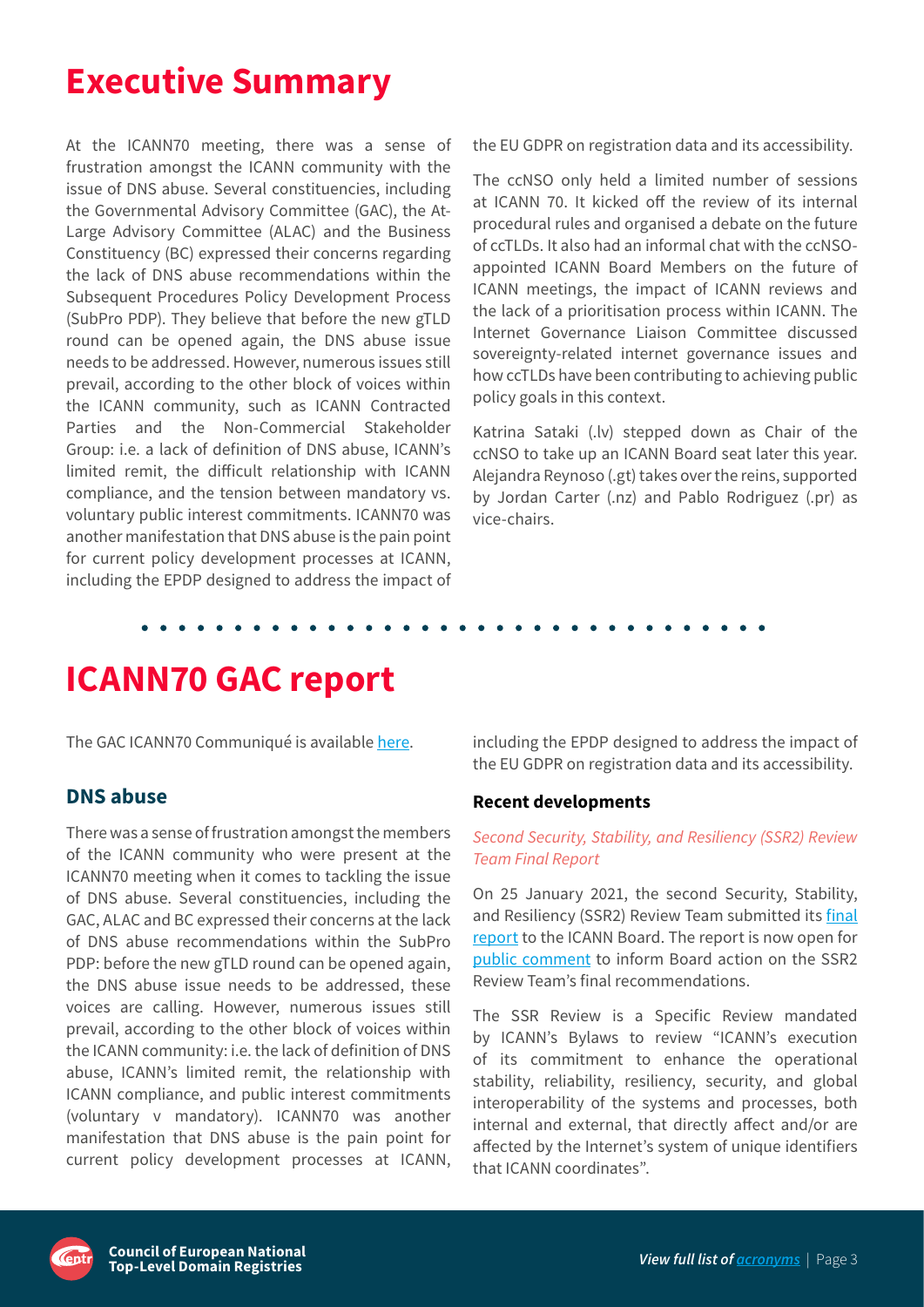Specific Reviews are inter alia used to demonstrate how ICANN delivers on its commitments and identifies areas where it can improve.

The SSR2 Review Team Final Report contains 63 full consensus recommendations in the following areas:

- SSR1 implementation and intended effects.
- Key stability issues within ICANN.
- Contracts, compliance and transparency around Domain Name System (DNS) abuse.
- Additional SSR-related concerns regarding the global DNS.

The [GAC comment](https://gac.icann.org/file-asset/public/gac-comment-ssr2-rt-draft-report-3apr20.pdf) (from 3 April 2020) on the previous draft version of the report endorsed many of the recommendations, and in particular those pertaining to improving Domain Abuse Activity Reporting (DAAR) and the strengthening of a compliance mechanism.

The Final report includes several recommendations that required the GAC's attention during the ICANN70 meeting. Namely, Recommendations 8-15 that have direct DNS abuse implications.

To date, comments on the SSR2 Final report have been submitted by the Registry Stakeholder Group (RySG), PIR and Verisign. Both the RySG and PIR have objected to Recommendation 8 that requires abuse and security experts participating in ICANN contract renegotiations to "represent the interests of non-contracted entities" in the benefit of "SSR of the DNS for end-users, businesses and governments". The RySG and PIR have also objected to Recommendation 14 that requires ICANN Org to create a Temporary Specification for Evidence-based Security improvements, requiring contracted parties to keep their percentage of abusive domains below a "reasonable threshold" and create financial incentives to portfolios with less abuse, according to the briefing to the GAC.

Other developments across the ICANN community in regard to DNS abuse mitigation:

- ICANN agreed with Verisign on an amendment to the .com Registry Agreement incorporating language consistent with Specification 11 Section 3(a)/(b) of the Base Registry Agreement.
- SSAC is working on a paper to propose strategies and processes to address DNS abuse identification and mitigation.
- ALAC has been discussing the definition of DNS abuse.
- ICANN compliance has been [auditing](https://www.icann.org/en/system/files/files/contractual-compliance-registry-operator-audit-report-17sep19-en.pdf) registries and registrars regarding DNS abuse related obligations.
- Contracted parties are participating in voluntary initiatives such as the [DNS Abuse Framework](https://dnsabuseframework.org/), [DNS](https://dnsabuseinstitute.org/)  [Abuse Institute,](https://dnsabuseinstitute.org/) and the [Internet and Jurisdiction](https://www.internetjurisdiction.net/domains/toolkit)  [Policy Network.](https://www.internetjurisdiction.net/domains/toolkit)

For next steps to mitigate DNS abuse, the GAC is considering the following:

Possible cross-community work to identify specific issues with certain levels of consensus and discuss potential policy development if appropriate.

- Financial incentive programs to reward effective prevention and mitigation.
- A trusted notifier program.
- The closure of discussions on DNS abuse.
- Making DAAR reporting actionable.
- The adoption of ccTLD best practices in the gTLD space (.dk and .eu were explicitly mentioned as ccTLDs with proactive measures to tackle abuse).

#### *Contracted parties*

The Registry Stakeholder Group (RySG) presented its progress on abuse work during a session with the GNSO. The RySG has developed an output document, "Registry Operator Available Actions", that explains the technical options available to registries to mitigate DNS abuse. The RySG is currently working on a joint document with the Public Safety Working Group on a new framework that is targeted at malware and botnets at scale.

The Registrar Stakeholder Group (RrSG) is currently working on several white papers: Incentivisation Programs, Registrant Protections, Approaches to business email compromise (BEC) scams. The RrSG is currently considering future work on a central resource for registrants dealing with DNS abuse.

During the session with the GNSO, several community members made statements regarding their views on the issue.

Brian Cimbolic (RySG) stressed that DNS abuse is limited to those types of misconduct where registries

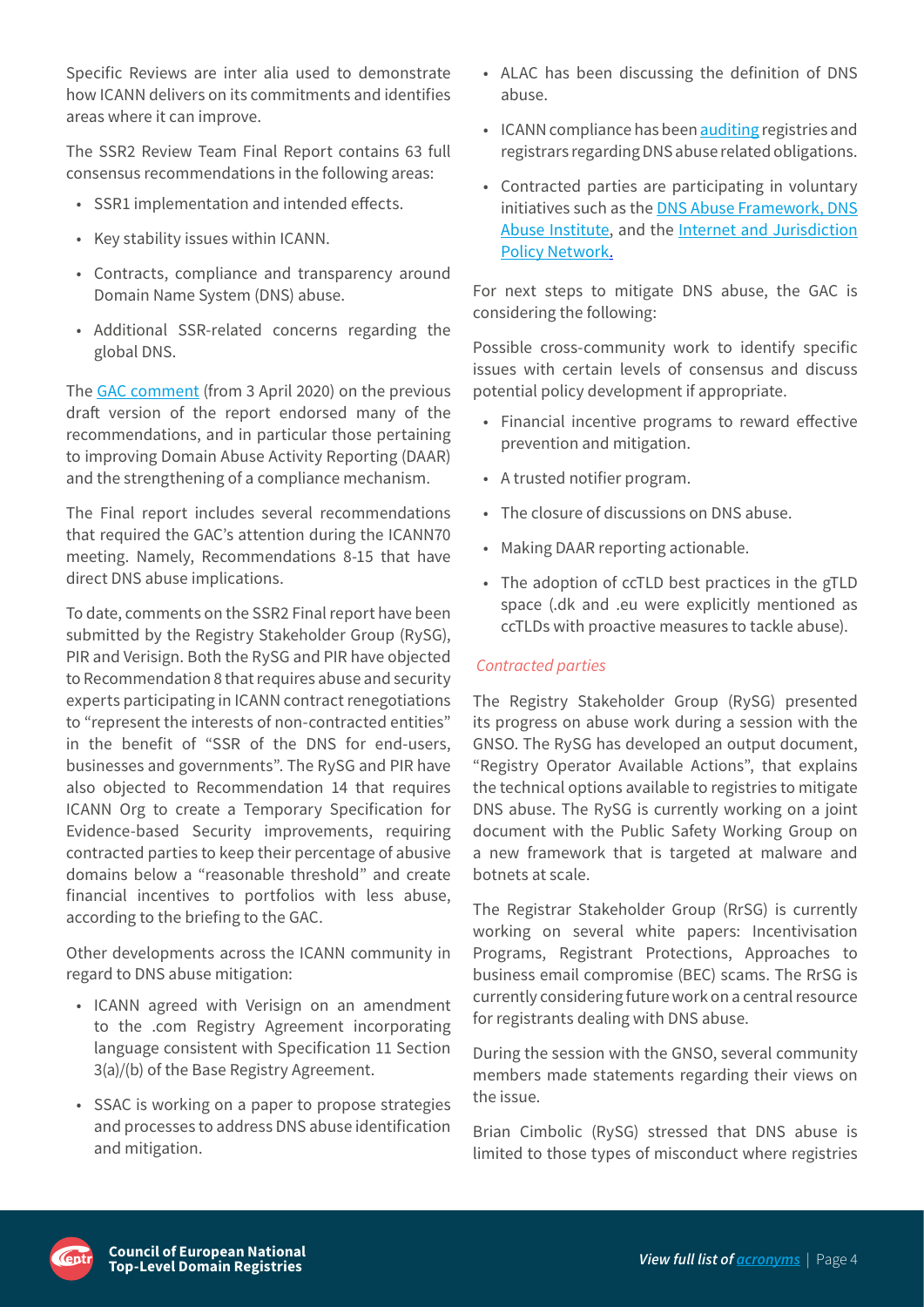and registrars can take action, without the need for further investigation and specialised knowledge, like in the case of ID theft. The RySG is also considering having a cross gTLD and ccTLD group to look into practices and processes that are implementable across the DNS ecosystem.

James Galvin (Donuts) stressed the need to look into ICANN compliance and the enforcement mechanism within to address problems with those actors that do not take the DNS abuse issue seriously. He also highlighted the fact that the ecosystem is much broader than ICANN's contracted parties, and there are other players involved, like ccTLDs. He also argued that phishing can be performed in different ways, including ways that do not involve domain names. Phishing and spam can be considered DNS abuse when there is a cross-section with domain names, according to James Galvin.

Rowena Schoo (Nominet) highlighted that .uk has the benefit of being linked to the specific geographic location and a respective jurisdiction: whatever is illegal under English and Welsh law is passed to Nominet, irrespective of whether it is solely technical abuse. Nominet has a trusted notifier relationship with different law enforcement agencies. There is an arrangement where law enforcement agencies notify Nominet of illegal activity, and the domain name is either suspended or users are redirected to a warning page.

#### *The Security and Stability Advisory Committee*

The Security and Stability Advisory Committee (SSAC) issued a [Report on an Interoperable Approach](https://www.icann.org/en/system/files/files/sac-115-en.pdf)  [to Addressing Abuse Handling in the DNS](https://www.icann.org/en/system/files/files/sac-115-en.pdf), where it proposes a general framework of best practices processes to streamline reporting on DNS abuse. The following areas are inter alia covered by the report: a primary point of responsibility for abuse resolution, escalation paths, reasonable time frames for action, a proposed path forward towards harmonising efforts to address abuse incident reporting and handling, etc.

In its joint meeting with the ICANN Board, the SSAC highlighted that the report aims to tackle the issue of interoperability that is not common to the DNS. There are many different rules in place across the ecosystem, i.e. with regard to gTLDs, ccTLDs, registrars, web hosters etc. Interoperability is an issue that could be addressed across the ecosystem.

To this end, the SSAC finds that the lack of coordination leads to inconsistent approaches to DNS abuse management. Therefore, there is an opportunity to create a single entity – a Common Abuse Response Facilitator - to independently provide clarity and predictability to all stakeholders in the DNS ecosystem. The SSAC recommends that the ICANN community continues to work together in an effort to "define the role and scope of work for the Common Abuse Response Facilitator.

#### *The Public Safety Working Group*

The Public Safety Working Group (PSWG) presented its progress on the PSWG Work Plan 2020-2021, as endorsed by the GAC in March 2020.

As part of its Work Plan, the PSWG has been looking into best practices across the ccTLD space with the aim to adopt similar best practice in the gTLD space. The PSWG has also assessed the impact and risks of DNS encryption on DNS abuse mitigation.

The PSWG expressed its concern with the enforceability of ICANN contract provisions. Registry Agreement Specification 11 Section 3(b) requires registries to periodically conduct a technical analysis and assess whether domains in the TLD are being used to perpetrate security threats, such as pharming, phishing, malware and botnets. Registries are also required to maintain statistical reports on the number of security threats identified and actions taken as a result of the periodic security checks. However, according to the PSWG, there are gaps at registry level, as Specification 11 Section 3(b) does not specify what type of actions need to be taken to respond to security threats. Furthermore, ICANN compliance experienced challenges in obtaining detailed information from certain registries on this topic during the registry audit for addressing DNS security threats in 2019.

On 12 February 2020 the ICANN Board, [in response](https://www.icann.org/en/system/files/correspondence/botterman-to-selli-12feb20-en.pdf) to Business Constituency (BC), signalled that ICANN compliance cannot enforce certain contract provisions. Namely, ICANN compliance does not have an enforcement right against registrars who fail to include the required language in their agreements. Instead, the Registry Agreements Specification 11 3(a) provides registries and registrars with a mechanism to take action against prohibited activities. Finally, ICANN Org has no contractual authority to instruct registrars to delete or suspend domain names.

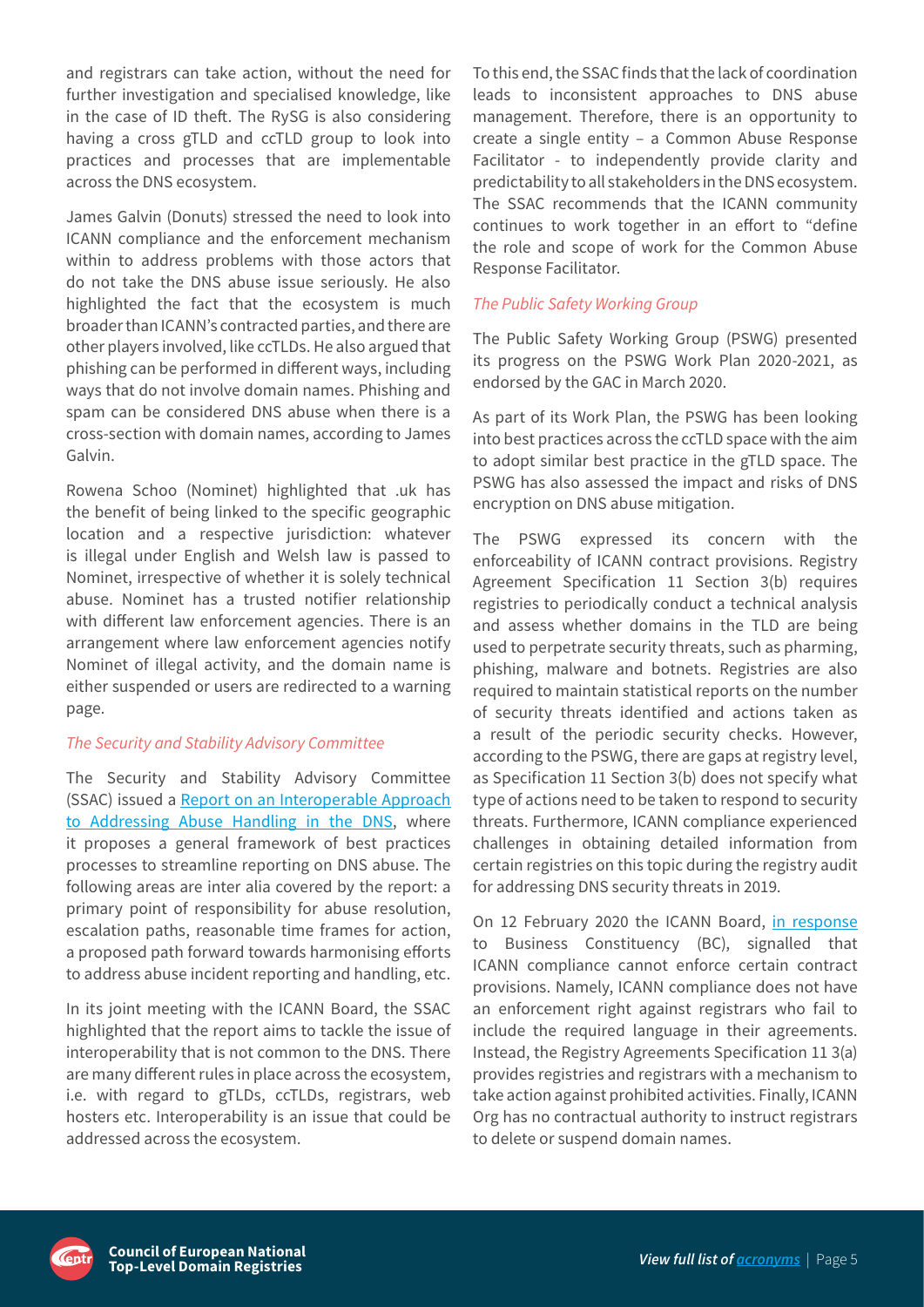The PSWG sees the next round of gTLDs as an opportunity for improved contract provisions on DNS abuse. The PSWG is also seeking the closure of the discussion on the definition of DNS abuse, as there are already resources across the ICANN community that attempt to provide a definition:

- [Competition, Consumer Trust, and Consumer](https://www.icann.org/en/system/files/files/cct-final-08sep18-en.pdf)  [Choice Review Team](https://www.icann.org/en/system/files/files/cct-final-08sep18-en.pdf) (CCT Review Team): "intentionally deceptive, conniving, or unsolicited activities that actively make use of the DNS and/ or the procedures used to register domain names". DNS security abuse "refers to more technical forms of malicious activity, such as malware, phishing, and botnets, as well as spam when used as a delivery mechanism for these forms of abuse".
- ICANN contracts prohibit registrants from distributing malware, operating botnets abusively, phishing, piracy, trademark or copyright infringement, fraudulent or deceptive practices, counterfeiting or otherwise engaging in activities that are contrary to applicable law.

During the GAC meeting with the ICANN Board, Göran Marby (ICANN Org) clarified that the definition of DNS abuse belongs with the GNSO and is for the community to decide on.

#### *New gTLD Subsequent Procedures PDP*

DNS abuse also remains a pain point for the GAC in the New gTLD Subsequent Procedures PDP (SubPro PDP). The SubPro Working Group published its [final report](https://gnso.icann.org/sites/default/files/file/field-file-attach/final-report-newgtld-subsequent-procedures-pdp-02feb21-en.pdf) after over five years of community work on 1 February 2021.

GAC members continue to harbour "serious concerns" on the lack of policy recommendations on DNS abuse mitigation within the SubPro PDP WG final report.

In [Montreal](https://gac.icann.org/contentMigrated/icann66-montreal-communique), the GAC advised the ICANN Board not to proceed with a new round of gTLDs until after the complete implementation of the recommendations of the CCT Review Team that were identified as "prerequisites" or "high priority", for example including financial incentives in Registry Agreements to adopt proactive anti-abuse measures.

The At-Large Advisory Committee (ALAC) issued a [minority statement](https://community.icann.org/display/NGSPP/j.+Minority+Statements?preview=/155191129/155191370/AL-ALAC-ST-0121-01-00-EN.pdf) on 18 January 2021, opining that "in declining to make any recommendations on DNS abuse mitigation for subsequent procedures, the WG is foregoing a valuable opportunity to incentivize existing registry operators in voluntarily adopting desirable changes to their Registry Agreements (including any provisions that affect their registrars) in order to bring about ultimate beneficial consequences to individual end-users". In principle, the ALAC voices out similar concerns to the GAC.

During the joint meeting between the GAC and the ALAC, Alan Greenberg (ALAC) voiced out his concern with the wish of contracted parties to work on nonbinding guidelines and best practices instead of consensus policy. He expressed his hope that the SubPro PDP work had not been done in vain, in light of the recently proposed EU NIS 2 Directive that might require the ICANN community to reconvene again in order to reflect the changes proposed by the upcoming EU legislation.

#### *Public interest commitments and registry voluntary commitments*

In March 2013, after the 2012 round of new gTLDs, ICANN finalised Base Agreement Specification 11 containing mandatory and voluntary public interest commitments (PICs). Mandatory PICs included the technical analysis of security threats and regulated/ sensitive strings PICs. Voluntary PICs may include anti-abuse policy, abuse mitigation commitments, child protection and additional geographic name protections.

The SubPro Final Report recommends adopting mandatory PICs and requires ICANN to allow applicants to submit registry voluntary commitments in their applications. ICANN compliance is ultimately responsible for the oversight and enforcement of all provisions contained in the Registry Agreement.

An ICANN70 plenary session was dedicated to ICANN's enforcement of PICs.

Kathryn Kleiman stressed that ICANN is not in the position of policing content on the internet. Website content is not part of ICANN contracts, and content is as such outside of Specification 11 enforcement.

Jamie Hedlund (ICANN Org) stressed that registry voluntary commitments are voluntary, to the point they have become part of a contract.

Gregory Shatan (ALAC) highlighted that ICANN enforces contractual provisions on general terms and does not intervene in any particular cases of infringement, which is for the individual registry or registrar to enforce.

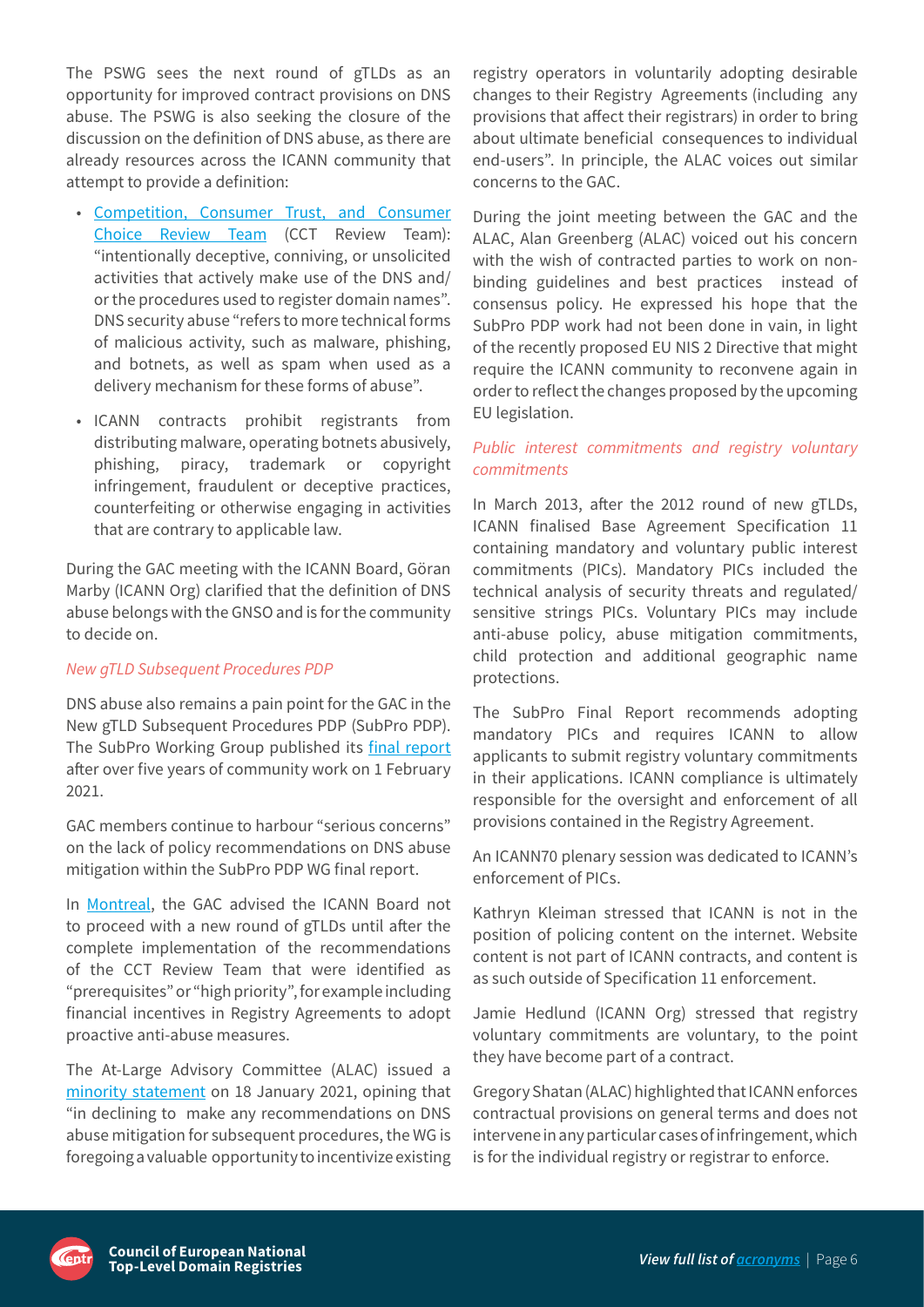<span id="page-6-0"></span>Anne Aikman-Scalese (IPC) suggested establishing auditable processes that could bring ICANN compliance into the area of content. She argued that there are already mechanisms in place that touch upon content, without making ICANN a regulator. Mandatory PICs should be enforced by ICANN compliance.

#### **GAC Communiqué:**

**On DNS abuse:** DNS Abuse should be addressed in collaboration with the ICANN community and ICANN org prior to the launch of a second round of New gTLDs. The GAC supports the development of proposed contract provisions applicable to all gTLDs to improve their responses to DNS Abuse. The GAC also emphasized the importance of taking measures to ensure that Registries, Registrars and Privacy/ Proxy Services providers comply with the provisions in the contracts with ICANN, including audits. The GAC welcomes the recently-launched DNS Abuse Institute and encourages community efforts to cooperatively tackle DNS Abuse in a holistic manner.

**On PICs**: If a subsequent round of New gTLDs occurs, additional mandatory and voluntary PICs should remain possible in order to address emerging public policy concerns. ICANN's mandate is clearly contemplating contract requirements such as voluntary and mandatory PICs, that promote the security, stability, reliability and resiliency of the DNS.

#### **Data accuracy and access to WHOIS**

#### **Expedited Policy Development Process**

After the GDPR entered into force, the ICANN community initiated the Expedited Policy Development Process (EPDP), as part of emergency measures to comply with the data protection rules under the EU GDPR when it comes to registration data.

Phase 1 (August 2018 - February 2019) of the EPDP laid out the foundation of a new policy framework and Phase 2 (May 2019 - July 2020) focused on a System for Standardised Access/Disclosure (SSAD). Phase 2 was concluded with the [Final Report](https://gnso.icann.org/sites/default/files/file/field-file-attach/epdp-phase-2-temp-spec-gtld-registration-data-2-31jul20-en.pdf) on 31 July 2020, to which the GAC submitted a [minority statement,](https://mm.icann.org/pipermail/gnso-epdp-team/attachments/20200824/aeeab8dd/gac-minority-statement-epdp-phase2-24aug20-0001.pdf) along with the ALAC, BC, IPC, SSAC. Phase 2A started in December 2020 focusing on issues not addressed on Phase 2: the treatment of data from legal entities and pseudonymised emails.

In its minority statement from 24 August 2020, the GAC expressed its public policy concerns in the way in which the EPDP recommendations:

- Currently conclude with a fragmented rather than centralised disclosure system.
- Do not contain enforceable standards to review disclosure decisions.
- Do not sufficiently address consumer protection and consumer trust concerns.
- Do not currently contain reliable mechanisms for the SSAD to evolve in response to increased legal clarity.
- May impose financial conditions that risk an SSAD that calls for disproportionate costs for its users including those that detect and act on cybersecurity threats.

On 9 March, the Intellectual Property Constituency (IPC) [requested](https://www.icann.org/en/system/files/correspondence/forrest-to-botterman-09mar21-en.pdf) that the ICANN Board halts their consideration of the EPDP Phase 2 recommendations due to the lack of consensus, public interest issues and emerging regulations to be taken into account, such as the EU NIS 2 proposal.

The ICANN Board is due to consider launching an Operational Design Phase of the SSAD, which aims to assess the operational impact of the implementations of the GNSO recommendations.

The GAC is continuously concerned over the lack of differentiation between legal and natural persons when it comes to publicly available registration data in the EPDP recommendations. The EPDP Team is expecting legal input from Bird & Bird on the levels of risks associated with the proposed safeguards; and whether the .eu Regulation, the WHOIS practices of the .eu registry EURid and RIPE NCC, together with the recent EU NIS 2 proposal "create precedent that could reduce risk in case of publication of a legal person's registration data", even if it contains personal information.

During ICANN70 the European Commission highlighted the proposal from the GAC in respect of the differentiation of legal v natural persons that is "fully compliant with the GDPR", according to the Commission's GAC representative. The GDPR, according to the European Commission, does not protect legal persons, including their name and contact

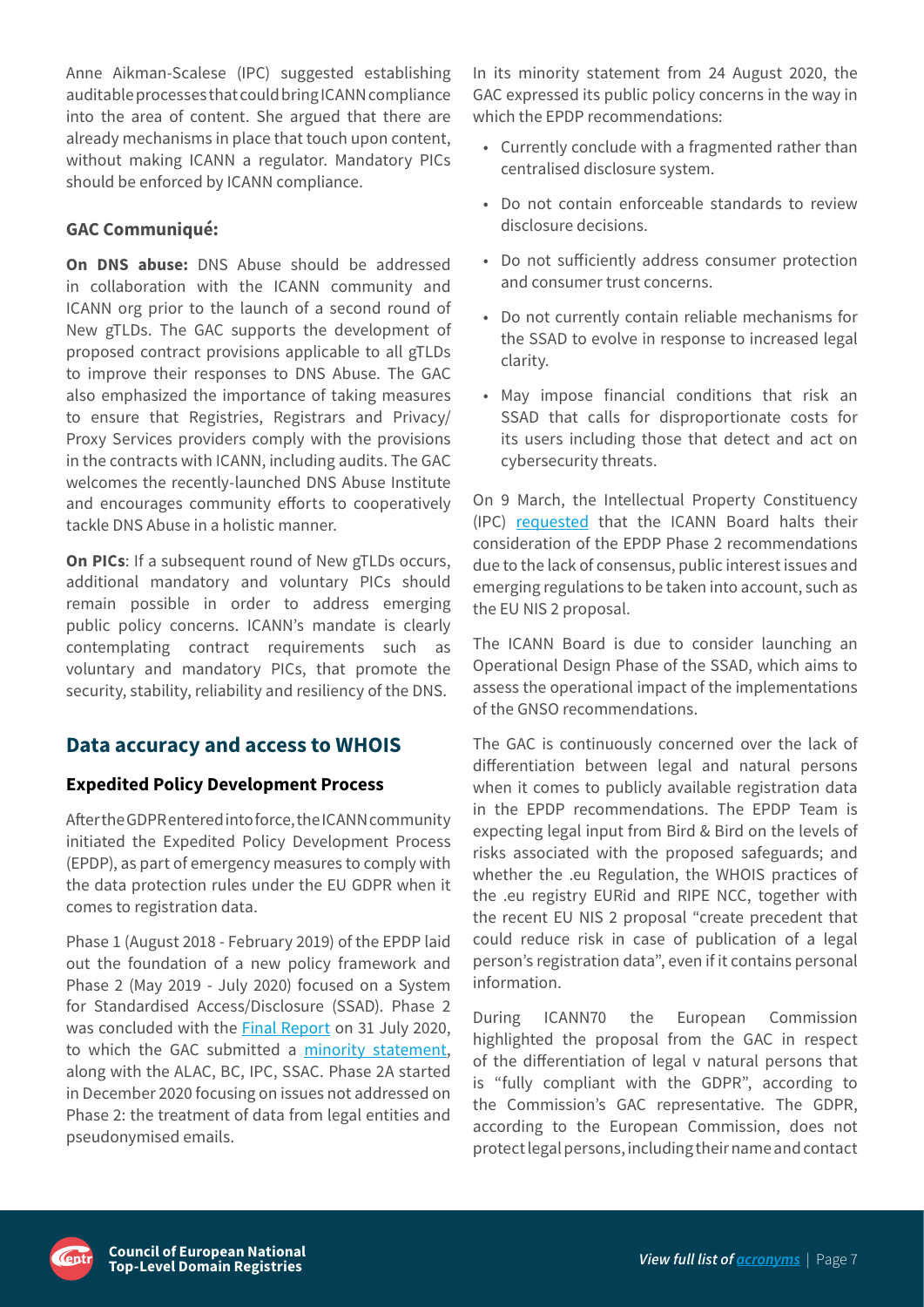<span id="page-7-0"></span>details. However, there might be instances when a legal entity's data contains personal data. To address this, the GAC suggests a "two-step approach". As a first step, the contracted parties should distinguish between natural and legal persons when collecting and publishing registration data, and in the case of natural persons keep registration data non-public. In the case of legal entities, a further distinction should be made for registration data that contains personal information: only non-personal data should be made public. Contracted parties can go further than this minimum requirement by allowing registrants to choose whether they want their personal data to be published. Similar concerns with the availability of registration data, especially when it comes to legal entities, have been taken into consideration in the NIS 2 proposal. Namely, that non-personal registration data needs to be public, according to the European Commission representative.

The GAC discussions highlighted the importance of registration data accuracy for DNS security, stability, and resilience, as stated in the SSR2 Review Final Report. According to the [RDS/WHOIS Review report](https://www.icann.org/zh/system/files/files/rds-whois2-review-03sep19-en.pdf) (2019) the data inaccuracy rate is 30-40%. According to an [Interisle study](http://www.interisle.net/ContactStudy2021.pdf) from 2021, 13.5% of domains have an actual registrant identified in the WHOIS.

Laureen Kapin (PSWG) stressed the need for flexibility of the SSAD, as relevant legislation may change, e.g. the EU NIS 2 proposal as an existing example with a definite impact on the SSAD and the EPDP in general.

**GAC Communiqué:** Phase 2 EPDP is a step forward but the GAC has serious concerns relating to certain Recommendations and gaps in the Final Report of Phase 2 of the EPDP. The GAC advises the Board to consider the GAC Minority Statement and available options to address the public policy concerns expressed therein, and take necessary action, as appropriate.

#### **Relevance for ccTLDs**

It seems that security and DNS abuse issues are increasingly becoming inseparable from open WHOIS discussions across the ICANN universe. It also seems that the EU NIS 2 Directive proposal is already seen as a vector to counter-balance the GDPR effects on the accessibility and availability of public registration data, although it cannot be compared to the GDPR in terms of direct applicability across the EU Member States (Regulation v Directive) and the fact that NIS 2 is still in its nascent stages as a fresh legislative proposal. Data accuracy and EPDP progress discussions are also another example of governments stepping in by proposing regulation, if they feel that their public interest concerns are not duly taken into consideration within the multistakeholder process. To be continued.

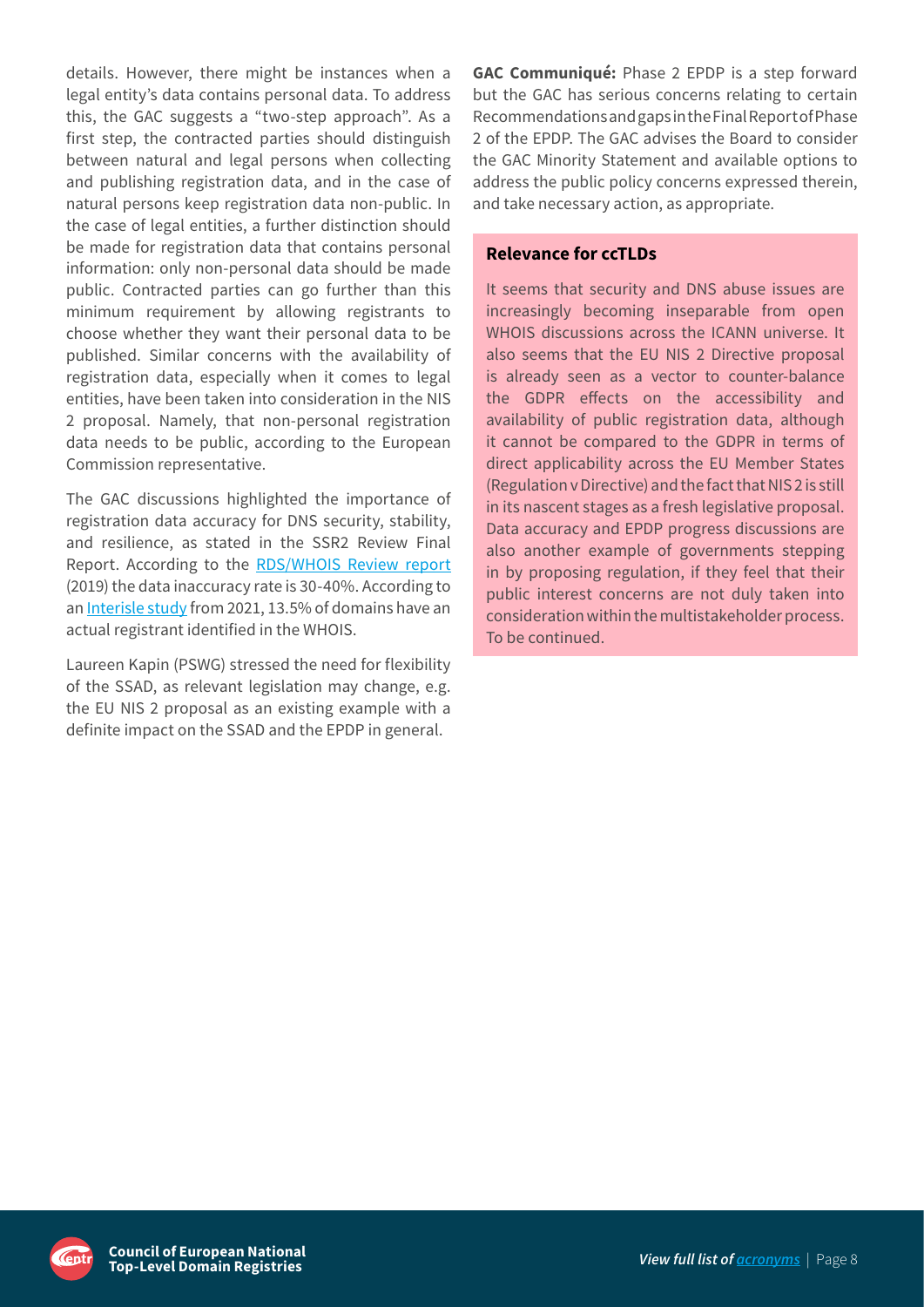## <span id="page-8-0"></span>**ICANN70 ccNSO Report**

The ccNSO only held a limited number of sessions during ICANN 70. As these sessions mostly dealt with ICANN related issues that do not impact ccTLDs directly, there is little news to report this time. You will find references to the session recordings below.

Noteworthy highlights:

- Katrina Sataki stepped down as ccNSO Chair in order to take up her seat at the ICANN Board later this year. Alejandra Reynoso (.GT) takes over the reins after having served as Vice-Chair and MPC Chair. She will be supported by Jordan Carter (.nz) and Pablo Rodriguez (.pr) who were elected as ccNSO vice-chairs. Here is the [ccNSO Council](https://icann.zoom.us/rec/share/OHay6aEs9NLP5r0bH1IgnJZuZPbFqAVA9xjrZ2oiq_cWTU0WHdHE7BhJel24tE0.wNlaLqz6amF6VEEj?startTime=1616693424000) [Meeting recording.](https://icann.zoom.us/rec/share/OHay6aEs9NLP5r0bH1IgnJZuZPbFqAVA9xjrZ2oiq_cWTU0WHdHE7BhJel24tE0.wNlaLqz6amF6VEEj?startTime=1616693424000)
- The ccNSO kicked off the process of updating its internal rules. These date back to 2002 and need to be adapted substantially to fit the increased size and changed participation dynamics in the ccNSO. Watch the [recording.](https://icann.zoom.us/rec/share/y-zRm0TIrAGWxn9sFkHsQugeddNx1NkXrJ2kn1LvaeAVklOzBKfhUleNUtuaWnir.wAtygqFUsPo5sb8r?startTime=1616513412000)
- The ccNSO had an informal exchange with the ccNSO-appointed ICANN Board members on the current situation, the return to normal, the number of internal reviews and the need to prioritise the workload. Watch the [recording](https://icann.zoom.us/rec/share/BbP86RclVHGq2-Kb3HhdeUTkTehDuYYzu1hh4atuKh7Pl1uw5Vvzav08r6NPZccp.uU0utKDbMHB0LwZF?startTime=1616535037000).
- The ccNSO's Internet Governance Liaison Committee (IGLC) continued to shape the framework for exchanges on internet governance related ccTLD initiatives. It is seeking examples where ccTLDs have supported solutions to sovereignty-related policy discussions. Watch the [recording.](https://icann.zoom.us/rec/share/yhuQxaPddXwe6I2rcztol0IJn9d63QPU66b8FynD_h1Bp-TMChbsdr4VNbjPD2QU.wuoIepBdU8I5kGYv?startTime=1616680824000)
- During a [session on the future of ccTLDs,](https://icann.zoom.us/rec/share/yLtogSf6E04cAiYt4Twk4LnvpR3Qvs_Is3hfPEpskBVCl7E0WW01GpTbfQSc1m40.W2PJpjcT7QINyUR9?startTime=1616621412000) Olaf Kolkman (ISOC) shared his views on the five critical properties of the internet. In an excellent keynote speech, Olaf took us on a journey into the future. He invited participants to imagine this was 2031, we are still meeting virtually and still connecting. He gave us a very realistic taste of some potential scenarios (roaming fees, certificates...) and analysed how it came to this. In a dark scenario

we could end up with a problematic situation of errors (sound cuts, digital borders, alert pop-ups etc) because of the small changes regulation has made to the functioning of the infrastructure. Governments are trying to address societal issues as they regulate the internet (fake news, privacy etc) but they are not considering the impact on the internet itself. Olaf highlighted the five critical properties of the internet (accessibility, open architecture, decentralised, common global identifiers and technological neutrality). If one of these properties is taken away, the system crumbles. He suggested that whenever there is a regulatory proposal, an internet impact analysis should be made so that the regulation does not negatively impact the critical infrastructure. In order to help with this analysis, ISOC published the [internet impact assessment toolkit.](https://www.internetsociety.org/issues/internet-way-of-networking/internet-impact-assessment-toolkit/)

• Following this keynote, five ccTLD managers (.NG, .NL, .BR, .IN, .VI) explored the future of ccTLDs. There was general agreement that domains will not reach the end of their life cycle any time soon, that ccTLDs need to listen carefully to their local internet community in order to be successful and that the governments should be regarded as crucial partners when defining growth strategies for ccTLDs. Watch the [recording.](https://icann.zoom.us/rec/share/yLtogSf6E04cAiYt4Twk4LnvpR3Qvs_Is3hfPEpskBVCl7E0WW01GpTbfQSc1m40.W2PJpjcT7QINyUR9?startTime=1616621412000)

### **ICANN71 will be held virtually on 14-17 June 2021.**